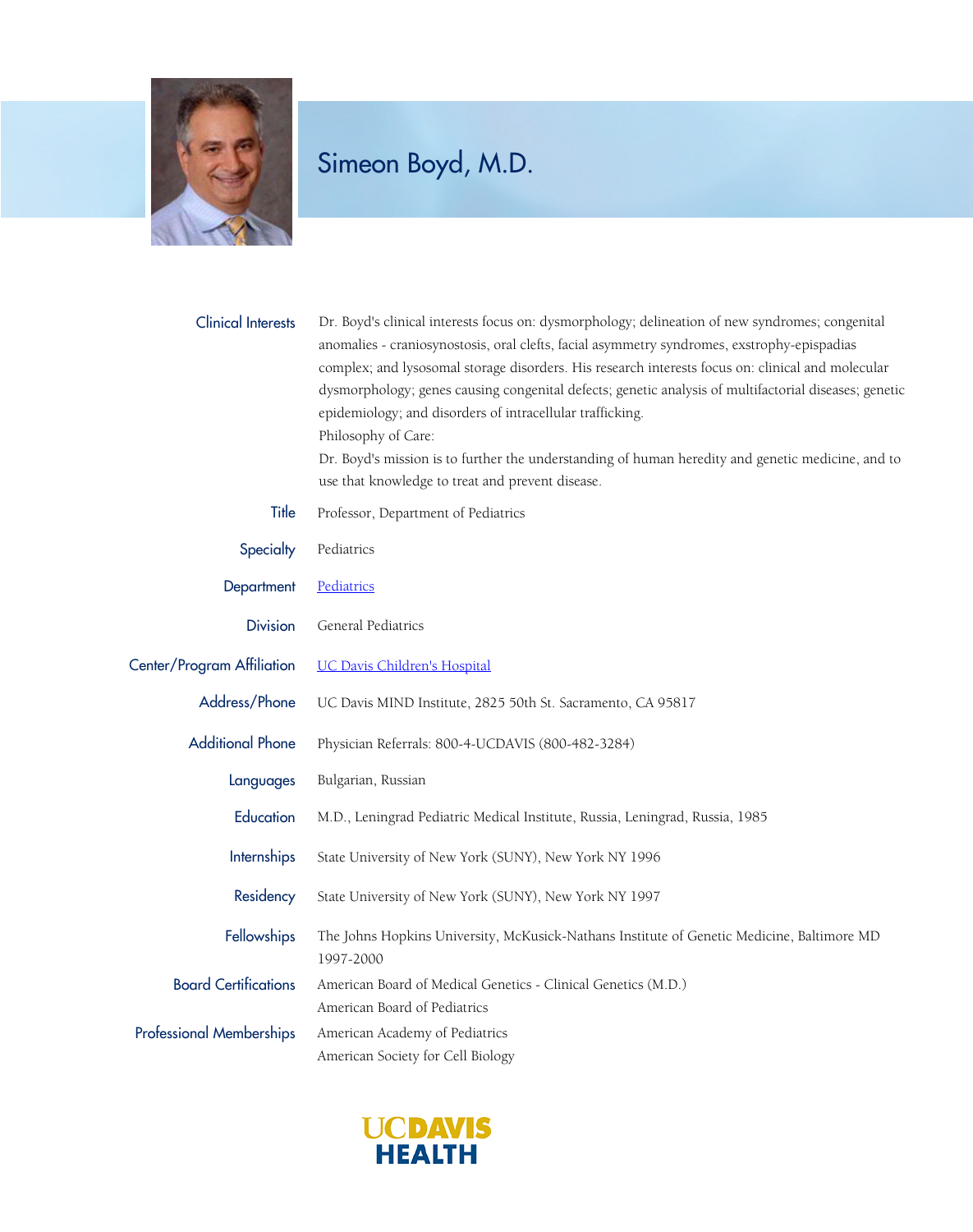

American Society of Human Genetics European Society of Human Genetics Society of Craniofacial Genetics, President (2002-2004) Society of Craniofacial Genetics, Vice President (2000-2002) Select Recent Publications Calpena E, Cuellar A, Bala K, Swagemakers SMA, Koelling N, McGowan SJ, Phipps JM, Balasubramanian M, Douzgou S, Morton JEV, Shears D, Weber A, Wilson LC, Lord H, Lester T, Johnson D, Wall SA, Twigg SRF, Mathijssen IMJ, Cunningham ML, Genomics England Research Consortium, Boyadjiev SA, Wilkie AOM. SMAD6 variants in craniosynostosis: genotype and phenotype evaluation. Genet Med. 2020 Jun 5;22(9):1498-1506. doi:10.1038/s41436-020-0817- 2. Online ahead of print.

> Cuellar A, Bala K, Di Pietro L, Barba M, Yagnik G, Liu JL, Stevens C, Hur DJ, Ingersoll RG, Justice CM, Drissi H, Kim J, Lattanzi W, Boyadjiev SA. Gain-of-function variants and overexpression of RUNX2 in patients with nonsyndromic midline craniosynostosis. Bone. 2020 Aug;137:115395. doi:10.1016/j.bone.2020.115395. Epub 2020 Apr 30. PMID:32360898.

> Justice CM, Cuellar A, Bala K, Sabourin JA, Cunningham ML, Crawford K, Phipps JM, Zhou Y, Cilliers D, Byren JC, Johnson D, Wall SA, Morton JEV, Noons P, Sweeney E, Weber A, Rees KEM, Wilson LC, Simeonov E, Kaneva R, Yaneva N, Georgiev K, Bussarsky A, Senders C, Zwienenberg M, Boggan J, Roscioli T, Tamburrini G, Barba M, Conway K, Sheffield VC, Brody L, Mills JL, Kay D, Sicko RJ, Langlois PH, Tittle RK, Botto LD, Jenkins MM, LaSalle JM, Lattanzi W, Wilkie AOM, Wilson AF, Romitti PA, Boyadjiev SA; National Birth Defects Prevention Study. A genome-wide association study implicates the BMP7 locus as a risk factor for nonsyndromic metopic craniosynostosis. Hum Genet. 2020 Aug;139(8):1077-1090. doi:10.1007/s00439-020-02157-z. Epub 2020 Apr 7. PMID:32266521.

> Schiffmann R, Goker-Alpan O, Holida M, Giraldo P, Barisoni L, Colvin RB, Jennette CJ, Maegawa G, Boyadjiev SA, Gonzalez D, Nicholls K, Tuffaha A, Atta MG, Rup B, Charney MR, Paz A, Szlaifer M, Alon S, Brill-Almon E, Chertkoff R, Hughes D. Pegunigalsidase alfa, a novel PEGylated enzyme replacement therapy for Fabry disease, provides sustained plasma concentrations and favorable pharmacodynamics: A 1-year Phase 1/2 clinical trial. J Inherit Metab Dis. 2019 May;42(3):534- 544. doi:10.1002/jimd.12080. Epub 2019 Apr 8. PMID:30834538.

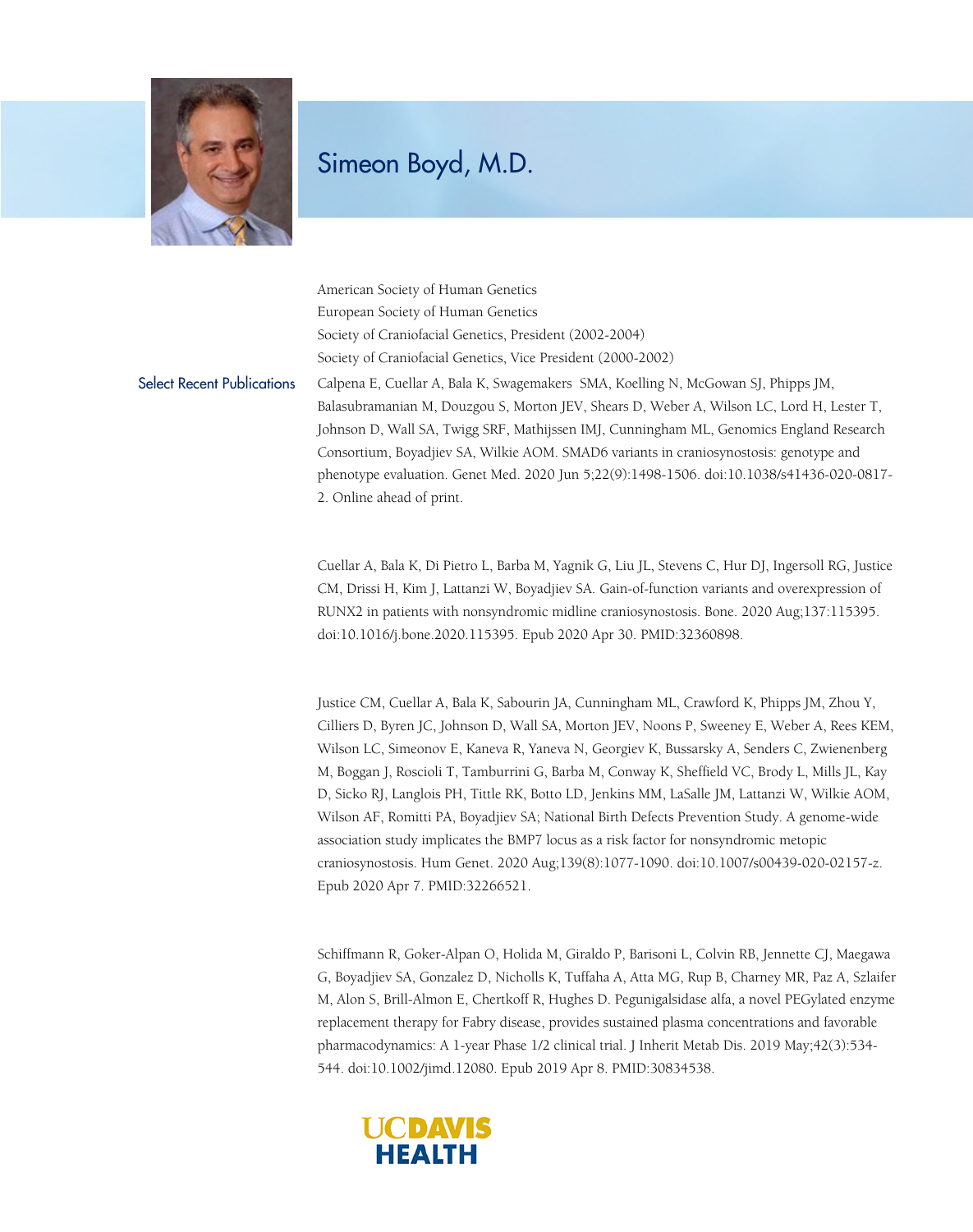

Barba M, Di Pietro L, Massimi L, Geloso MC, Frassanito P, Caldarelli M, Michetti F, Della Longa S, Romitti PA, Di Rocco C, Arcovito A, Parolini O, Tamburrini G, Bernardini C, Boyadjiev SA, Lattanzi W. BBS9 gene in nonsyndromic craniosynostosis: Role of the primary cilium in the aberrant ossification of the suture osteogenic niche. Bone. 2018 Jul;112:58-70. doi:10.1016/j.bone. 2018.04.013. Epub 2018 Apr 17. Erratum in: Bone. 2019 Apr;121:293. PMID:29674126.

Lee E, Le T, Zhu Y, Elakis G, Turner A, Lo W, Venselaar H, Verrenkamp CA, Snow N, Mowat D, Kirk EP, Sachdev R, Smith J, Brown NJ, Wallis M, Barnett C, McKenzie F, Freckmann ML, Collins F, Chopra M, Gregersen N, Hayes I, Rajagopalan S, Tan TY, Stark Z, Savarirayan R, Yeung A, Adès L, Gattas M, Gibson K, Gabbett M, Amor DJ, Lattanzi W, Boyd S, Haan E, Gianoutsos M, Cox TC, Buckley MF, Roscioli T. A craniosynostosis massively parallel sequencing panel study in 309 Australian and New Zealand patients: findings and recommendations. Genet Med. 2018 Sep;20(9): 1061-1068. doi:10.1038/gim.2017.214. Epub 2017 Dec 7. PMID:29215649.

Justice CM, Kim J, Kim SD, Kim K, Yagnik G, Cuellar A, Carrington B, Lu CL, Sood R, Boyadjiev SA, Wilson AF. A variant associated with sagittal nonsyndromic craniosynostosis alters the regulatory function of a non-coding element. Am J Med Genet A. 2017 Nov;173(11):2893-2897. doi:10.1002/ajmg.a.38392. Epub 2017 Oct 6. PMID:28985029.

Zhang R, Knapp M, Suzuki K, Kajioka D, Schmidt JM, Winkler J, Yilmaz Ö, Pleschka M, Cao J, Kockum CC, Barker G, Holmdahl G, Beaman G, Keene D, Woolf AS, Cervellione RM, Cheng W, Wilkins S, Gearhart JP, Sirchia F, Di Grazia M, Ebert AK, Rösch W, Ellinger J, Jenetzky E, Zwink N, Feitz WF, Marcelis C, Schumacher J, Martinón-Torres F, Hibberd ML, Khor CC, Heilmann-Heimbach S, Barth S, Boyadjiev SA, Brusco A, Ludwig M, Newman W, Nordenskjöld A, Yamada G, Odermatt B, Reutter H. ISL1 is a major susceptibility gene for classic bladder exstrophy and a regulator of urinary tract development. Sci Rep. 2017 Feb 8;7:42170. doi:10.1038/srep42170. PMID:28176844.

Taché V, Bivina L, White S, Gregg J, Deignan J, Boyadjievd SA, Poulain FR. Lipoyltransferase 1